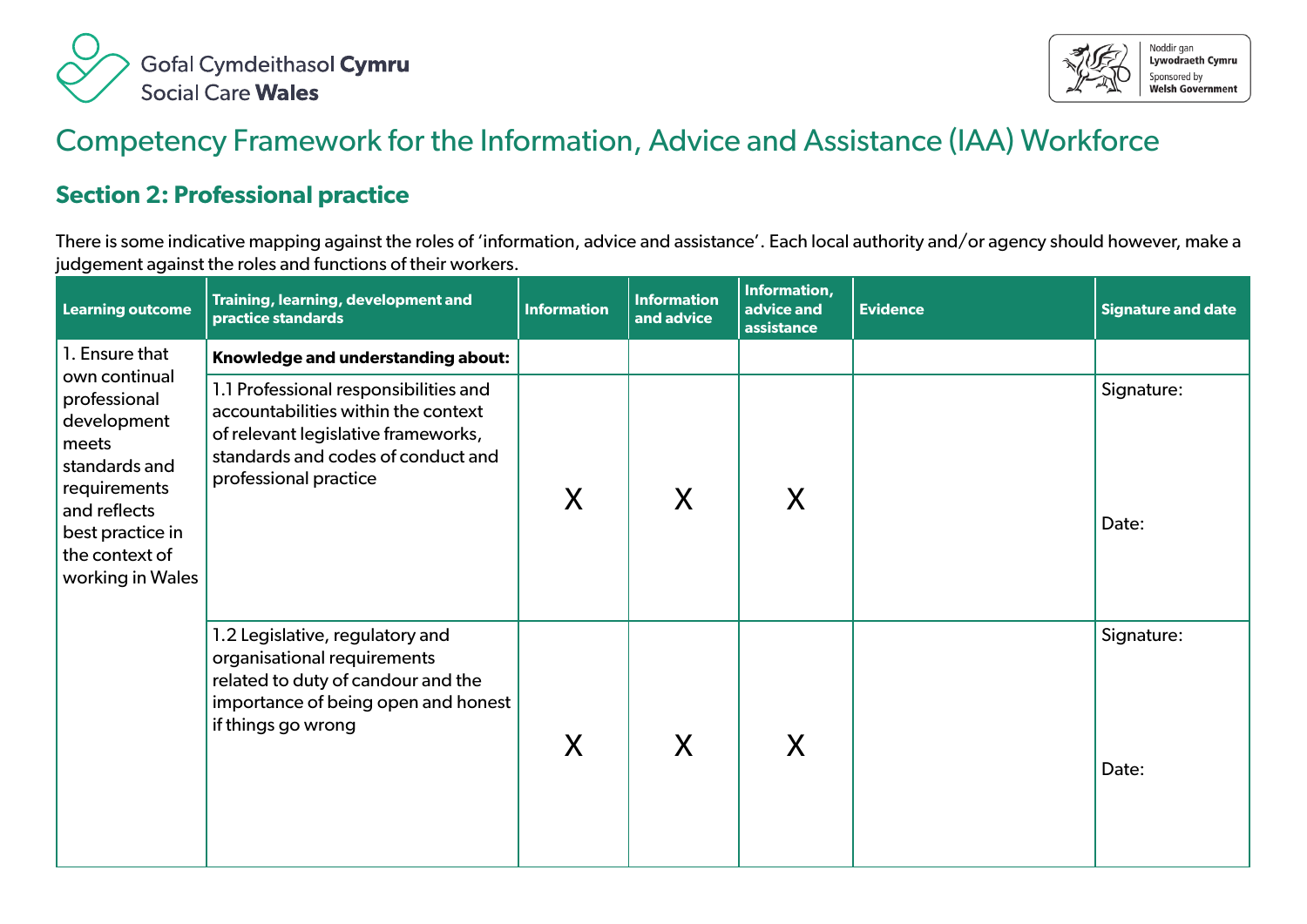| <b>Learning outcome</b> | Training, learning, development and<br>practice standards                                                                                                                                  | <b>Information</b> | <b>Information</b><br>and advice | Information,<br>advice and<br>assistance | <b>Evidence</b> | <b>Signature and date</b> |
|-------------------------|--------------------------------------------------------------------------------------------------------------------------------------------------------------------------------------------|--------------------|----------------------------------|------------------------------------------|-----------------|---------------------------|
|                         | 1.3 Accountability for quality of own<br>practice                                                                                                                                          | X                  | X                                | X                                        |                 | Signature:<br>Date:       |
|                         | 1.4 The importance of recognising<br>and adhering to the boundaries of<br>own role and responsibilities                                                                                    | $\sf X$            | X                                | X                                        |                 | Signature:<br>Date:       |
|                         | 1.5 How and when to seek additional<br>support in situations beyond own<br>role, responsibilities, level of<br>experience and expertise or unsure as<br>to how to proceed in a work matter | X                  | X                                | X                                        |                 | Signature:<br>Date:       |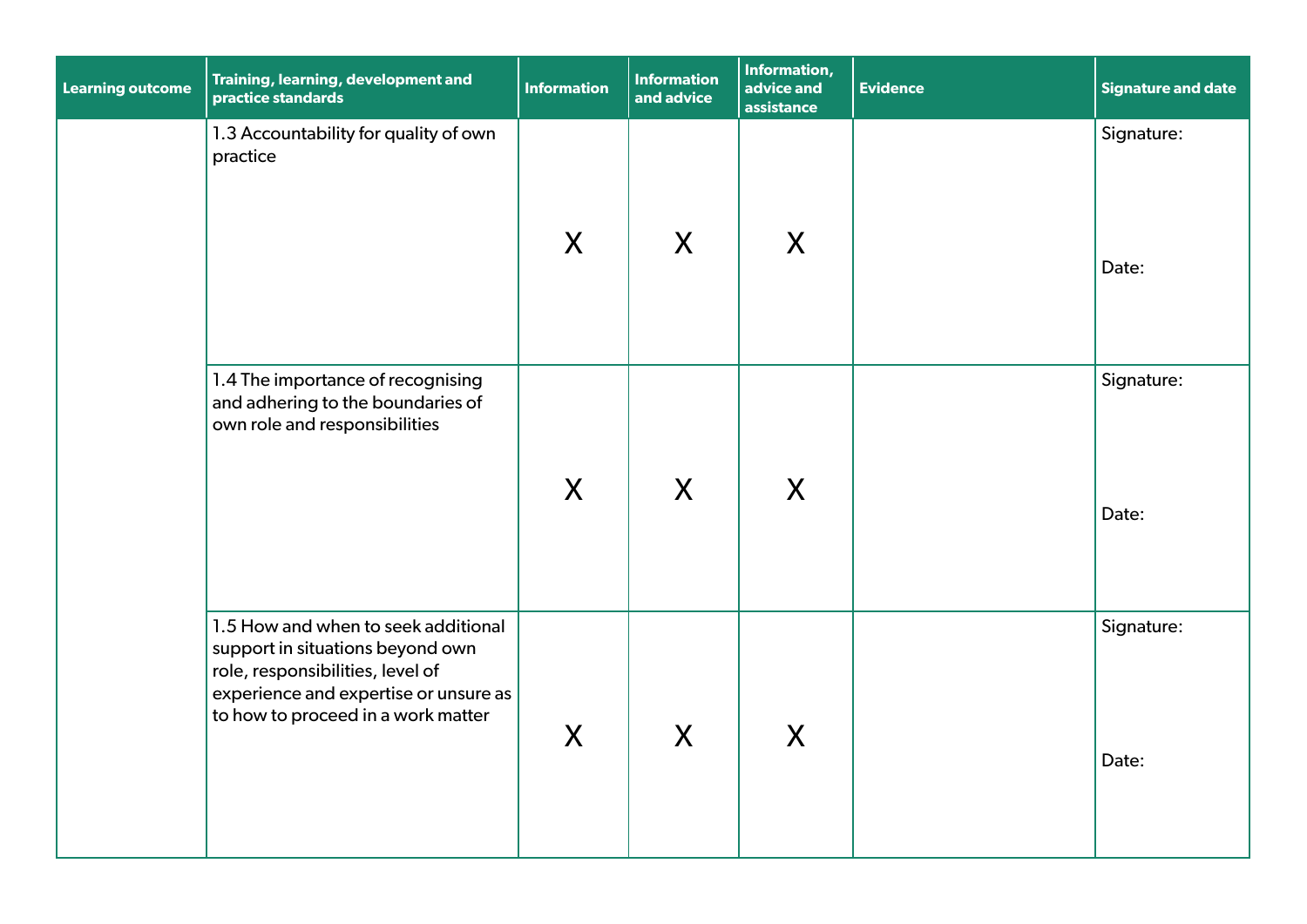| <b>Learning outcome</b> | Training, learning, development and<br>practice standards                                                                                                                  | <b>Information</b> | <b>Information</b><br>and advice | Information,<br>advice and<br>assistance | <b>Evidence</b> | <b>Signature and date</b> |
|-------------------------|----------------------------------------------------------------------------------------------------------------------------------------------------------------------------|--------------------|----------------------------------|------------------------------------------|-----------------|---------------------------|
|                         | 1.6 The purpose of undertaking<br>personal and professional<br>development and own responsibility<br>for doing so                                                          | X                  | X                                | X                                        |                 | Signature:<br>Date:       |
|                         | 1.7 The range of learning<br>opportunities and how to access<br>them                                                                                                       | $\sf X$            | X                                | X                                        |                 | Signature:<br>Date:       |
|                         | 1.8 How to use learning opportunities<br>effectively to improve own<br>knowledge, understanding, skills and<br>practice, including learning from day<br>to day experiences | $\mathsf{X}$       | X                                | X                                        |                 | Signature:<br>Date:       |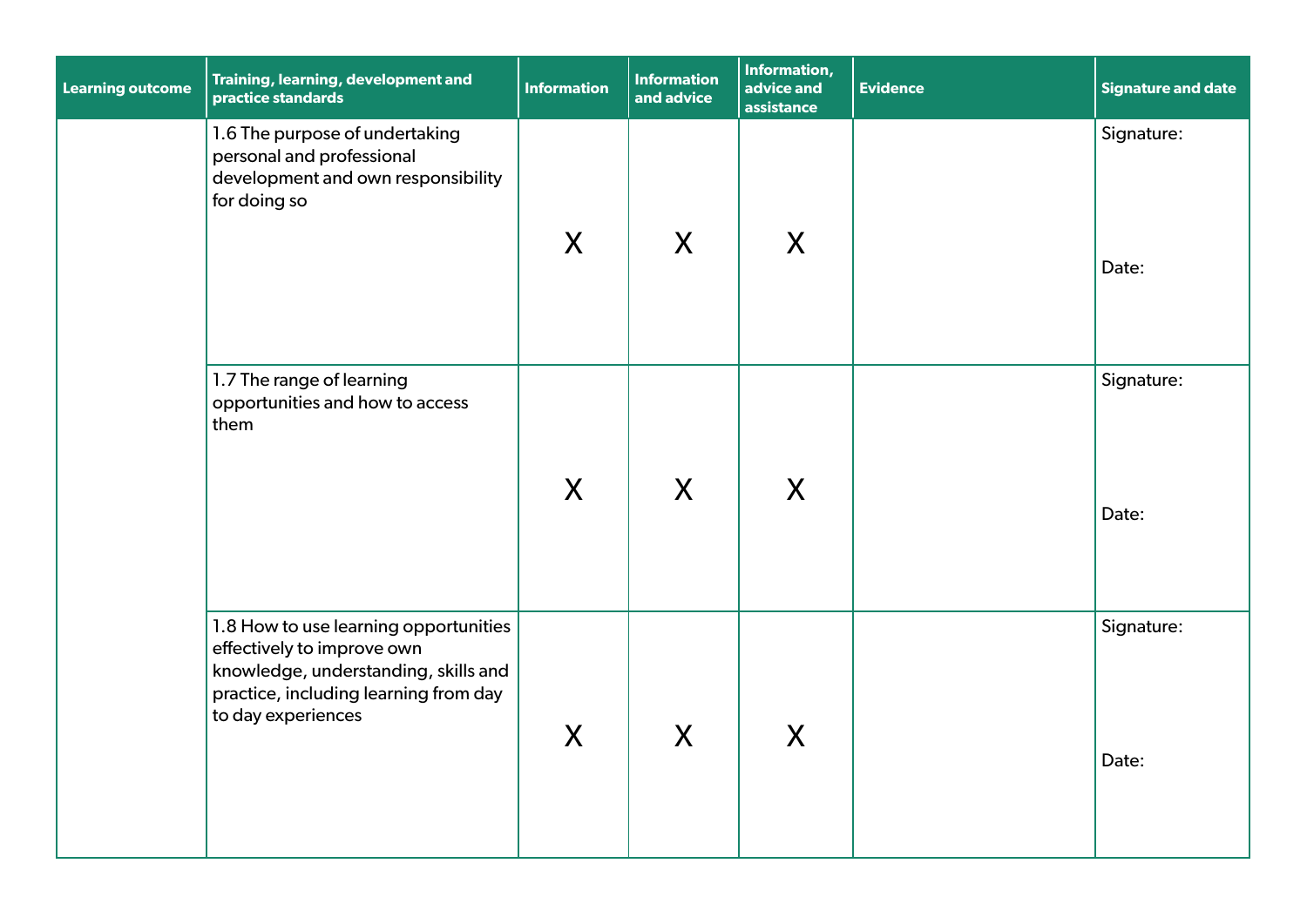| <b>Learning outcome</b> | Training, learning, development and<br>practice standards                                                                                                              | <b>Information</b> | <b>Information</b><br>and advice | Information,<br>advice and<br>assistance | <b>Evidence</b> | <b>Signature and date</b> |
|-------------------------|------------------------------------------------------------------------------------------------------------------------------------------------------------------------|--------------------|----------------------------------|------------------------------------------|-----------------|---------------------------|
|                         | 1.9 How to use sources of information<br>to develop evidence informed<br>practice                                                                                      | X                  | X                                | X                                        |                 | Signature:<br>Date:       |
|                         | 1.10 How to apply learning and<br>transfer skills into new situations                                                                                                  | X                  | X                                | X                                        |                 | Signature:<br>Date:       |
|                         | <b>Practice</b><br>You are able to work in ways that:                                                                                                                  |                    |                                  |                                          |                 |                           |
|                         | 1.11 Ensure own compliance<br>with legislative requirements,<br>standards and codes of conduct and<br>professional practice for continuing<br>professional development | X                  | $\boldsymbol{X}$                 | X                                        |                 | Signature:<br>Date:       |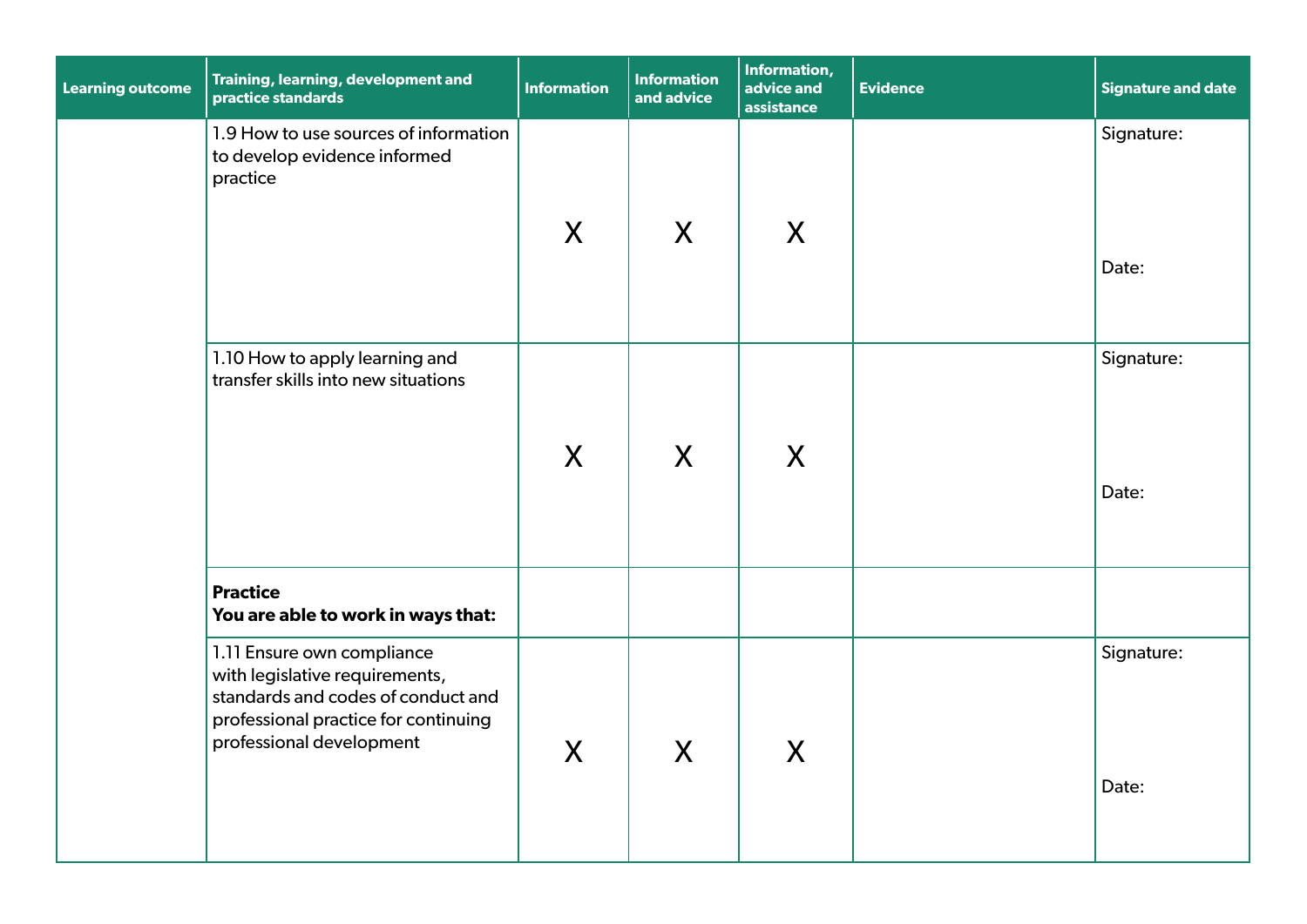| <b>Learning outcome</b> | Training, learning, development and<br>practice standards                                                                                                                                                                                                                                         | <b>Information</b> | <b>Information</b><br>and advice | Information,<br>advice and<br>assistance | <b>Evidence</b> | Signature and date  |
|-------------------------|---------------------------------------------------------------------------------------------------------------------------------------------------------------------------------------------------------------------------------------------------------------------------------------------------|--------------------|----------------------------------|------------------------------------------|-----------------|---------------------|
|                         | 1.12 Use relevant literature, research<br>and reviews to ensure that practice is<br>current and effective                                                                                                                                                                                         |                    | X                                | X                                        |                 | Signature:<br>Date: |
|                         | 1.13 Evaluate and routinely review<br>own knowledge, understanding and<br>skills against:<br>• relevant legislative requirements<br>• relevant standards and frameworks<br>• codes of conduct and professional<br>practice<br>• evidence informed practice<br>• to identify areas for improvement | X                  | X                                | X                                        |                 | Signature:<br>Date: |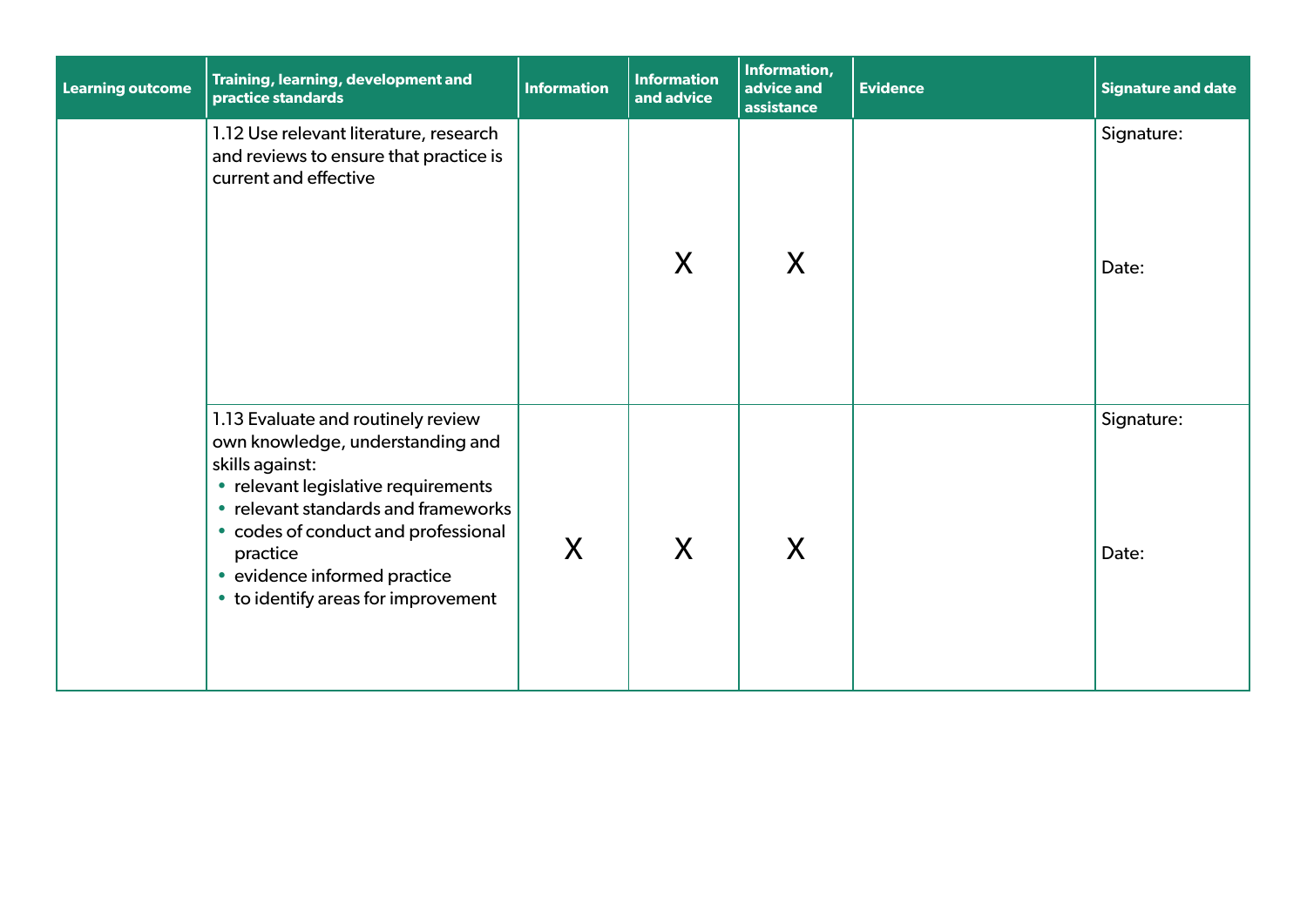| <b>Learning outcome</b>                                                                  | Training, learning, development and<br>practice standards                                                                                                                                                                     | <b>Information</b> | <b>Information</b><br>and advice | Information,<br>advice and<br>assistance | <b>Evidence</b> | <b>Signature and date</b> |
|------------------------------------------------------------------------------------------|-------------------------------------------------------------------------------------------------------------------------------------------------------------------------------------------------------------------------------|--------------------|----------------------------------|------------------------------------------|-----------------|---------------------------|
| 2. Meet                                                                                  | Knowledge and understanding about:                                                                                                                                                                                            |                    |                                  |                                          |                 |                           |
| requirements<br>for presenting,<br>recording,<br>reporting<br>and storing<br>information | 2.1 Legislative requirements for<br>handling information<br>Handling information: storing,<br>recording, confidentiality, sharing                                                                                             | X                  | X                                | X                                        |                 | Signature:<br>Date:       |
|                                                                                          | 2.2 Protocols for gaining and<br>confirming consent of:<br>• individuals and families/carers<br>when sharing information with<br>services and professionals<br>• individuals when sharing<br>information with families/carers | X                  | X                                | X                                        |                 | Signature:<br>Date:       |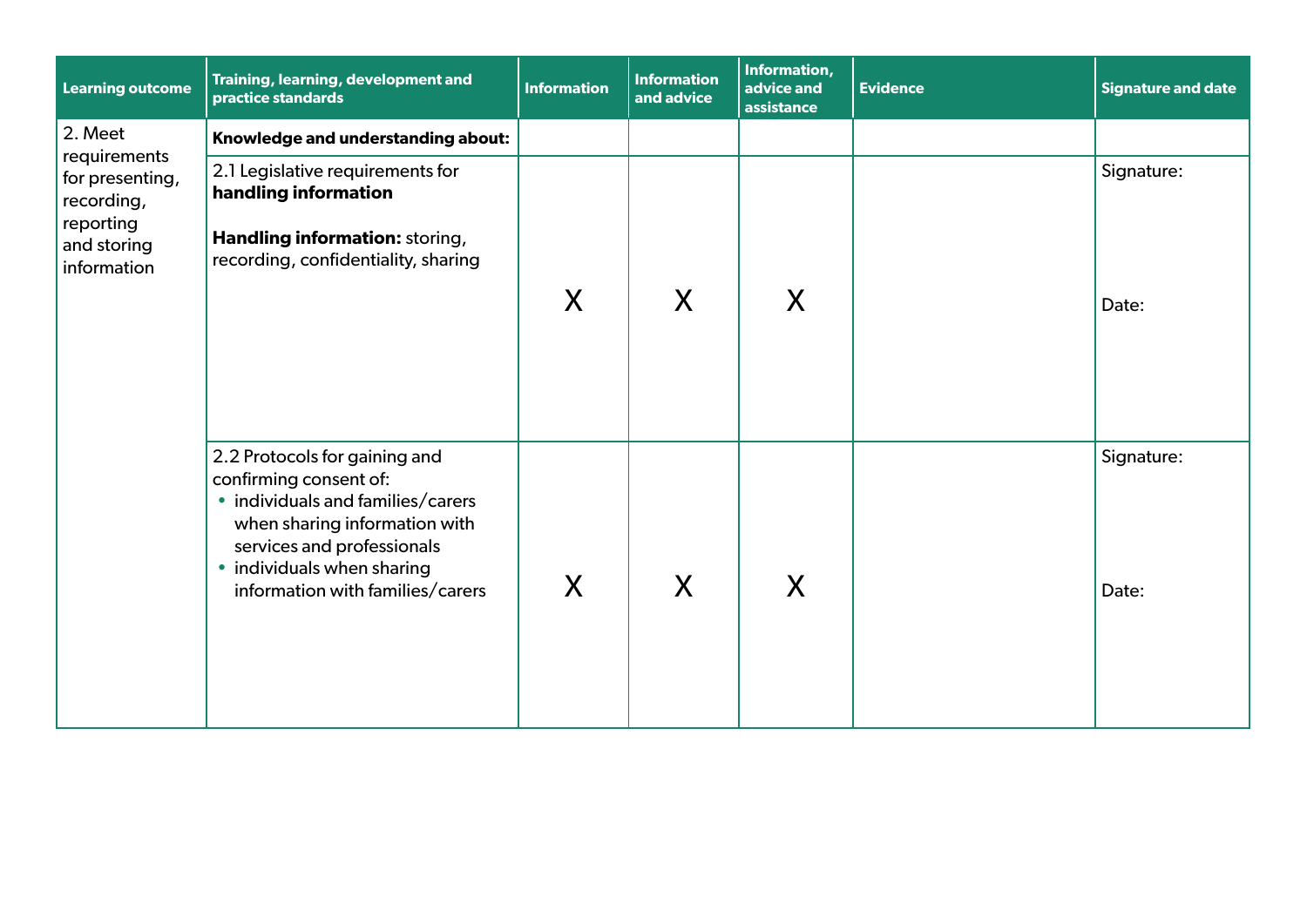| <b>Learning outcome</b> | Training, learning, development and<br>practice standards                                                                                                        | <b>Information</b> | <b>Information</b><br>and advice      | Information,<br>advice and<br>assistance | <b>Evidence</b> | <b>Signature and date</b> |
|-------------------------|------------------------------------------------------------------------------------------------------------------------------------------------------------------|--------------------|---------------------------------------|------------------------------------------|-----------------|---------------------------|
|                         | 2.3 The format and purpose of<br>records, reports and sharing of<br>information and how this should be<br>presented<br><b>Presented:</b> in writing and verbally | X                  | X                                     | X                                        |                 | Signature:<br>Date:       |
|                         | <b>Practice</b><br>You are able to work in ways that:                                                                                                            |                    |                                       |                                          |                 |                           |
|                         | 2.4 Ensure that own practice<br>complies with requirements for<br>recording, reporting and storage of<br>information in the work setting                         | X                  | $\sf X$                               | X                                        |                 | Signature:<br>Date:       |
|                         | 2.5 Adhere to protocols for<br>sharing information with services,<br>professionals, families/carers                                                              | X                  | $\mathbf v$<br>$\boldsymbol{\lambda}$ | $\mathbf v$<br>$\boldsymbol{\lambda}$    |                 | Signature:<br>Date:       |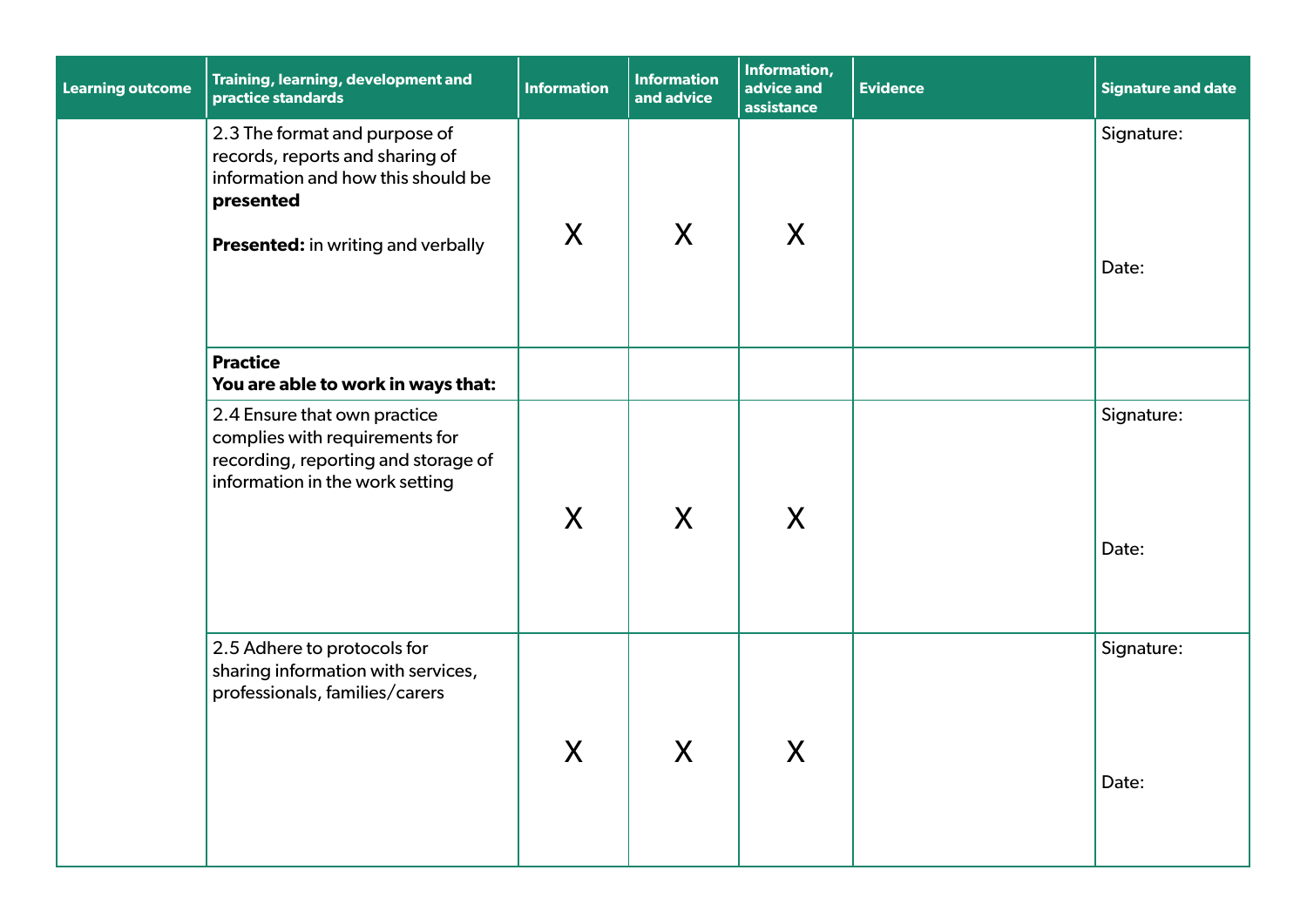| <b>Learning outcome</b> | Training, learning, development and<br>practice standards                                                                                                                                                                                                                                                                                                                                                                                                                                                                                                                                                                                                                                                             | <b>Information</b> | <b>Information</b><br>and advice | Information,<br>advice and<br>assistance | <b>Evidence</b> | <b>Signature and date</b> |
|-------------------------|-----------------------------------------------------------------------------------------------------------------------------------------------------------------------------------------------------------------------------------------------------------------------------------------------------------------------------------------------------------------------------------------------------------------------------------------------------------------------------------------------------------------------------------------------------------------------------------------------------------------------------------------------------------------------------------------------------------------------|--------------------|----------------------------------|------------------------------------------|-----------------|---------------------------|
|                         | 2.6 Ensure that own records and<br>reports are:<br>• accurate<br>• dated<br>• objective<br>· understandable<br>· legible<br>• accessible<br>• reflect the views of individuals<br>and/or families/carers<br>• respectful of individuals and/or<br>families/carers<br>• written in ways that don't<br>stigmatise or reinforce negative<br>perceptions of individuals and/or<br>families/carers<br>• use accurate language and<br>descriptors for specific conditions<br>· differentiate between fact and<br>opinion<br>• presented to those who need to<br>make decisions or take actions<br>• stored, shared and retained in<br>accordance with organisational<br>policies, legal requirements and<br>data protection | X                  | X                                | X                                        |                 | Signature:<br>Date:       |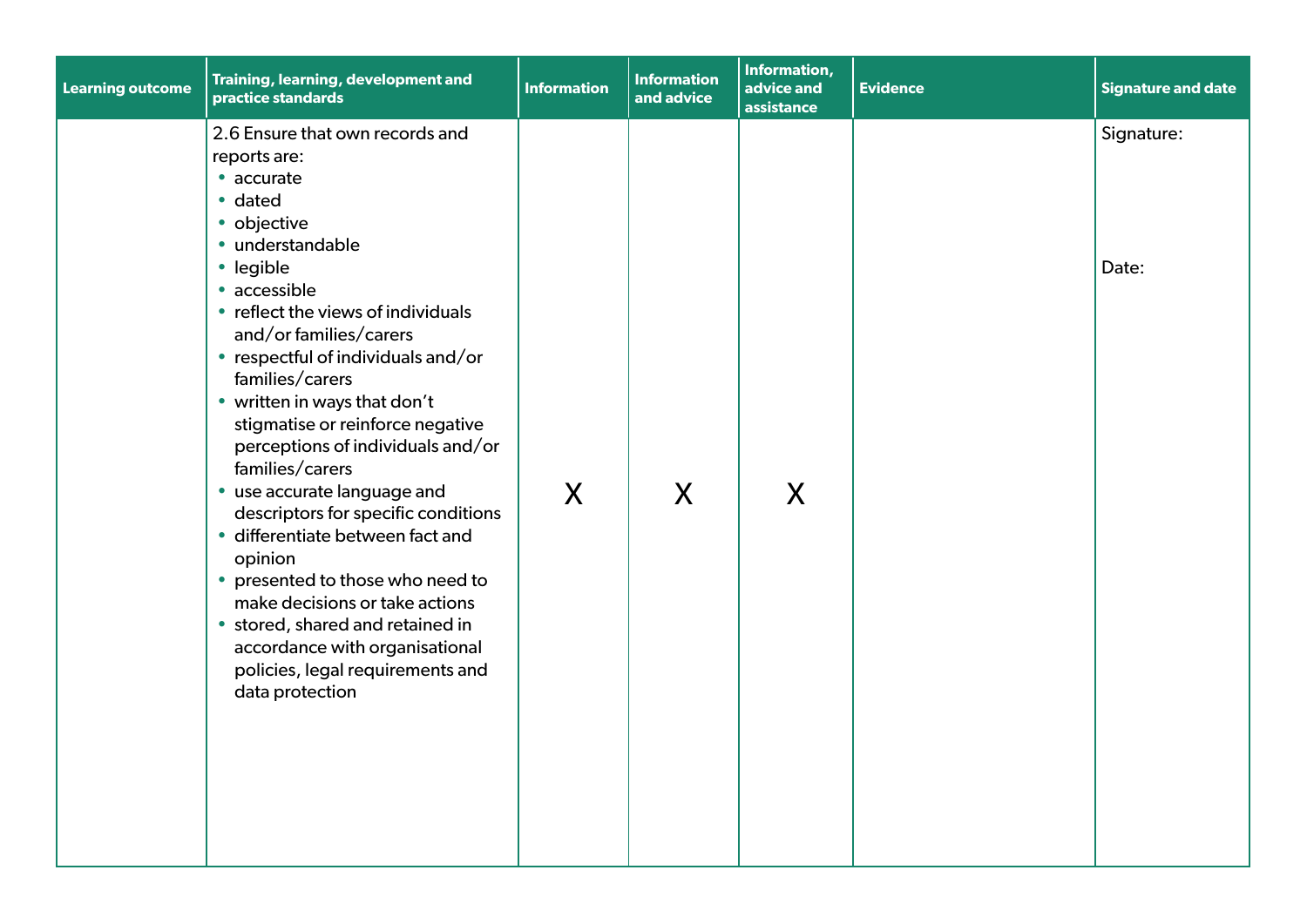| <b>Learning outcome</b>             | Training, learning, development and<br>practice standards                                      | <b>Information</b> | <b>Information</b><br>and advice | Information,<br>advice and<br>assistance | <b>Evidence</b> | <b>Signature and date</b> |
|-------------------------------------|------------------------------------------------------------------------------------------------|--------------------|----------------------------------|------------------------------------------|-----------------|---------------------------|
| 3. Develop                          | Knowledge and understanding about:                                                             |                    |                                  |                                          |                 |                           |
| effective<br>partnership<br>working | 3.1 The principles and <b>protocols</b> for<br>partnership working                             |                    |                                  |                                          |                 | Signature:                |
|                                     | Protocols: confidentiality and<br>information sharing, record keeping                          | X                  | X                                | X                                        |                 | Date:                     |
|                                     | 3.2 What the term 'co-production'<br>means in relation to partnership<br>working               |                    | X                                |                                          |                 | Signature:                |
|                                     |                                                                                                | X                  |                                  | X                                        |                 | Date:                     |
|                                     | 3.3 The range and role of partners,<br>professionals and agencies in health<br>and social care |                    | Y                                | $\mathbf{V}$                             |                 | Signature:                |
|                                     |                                                                                                | $\boldsymbol{X}$   | $\boldsymbol{\Lambda}$           | $\boldsymbol{\Lambda}$                   |                 | Date:                     |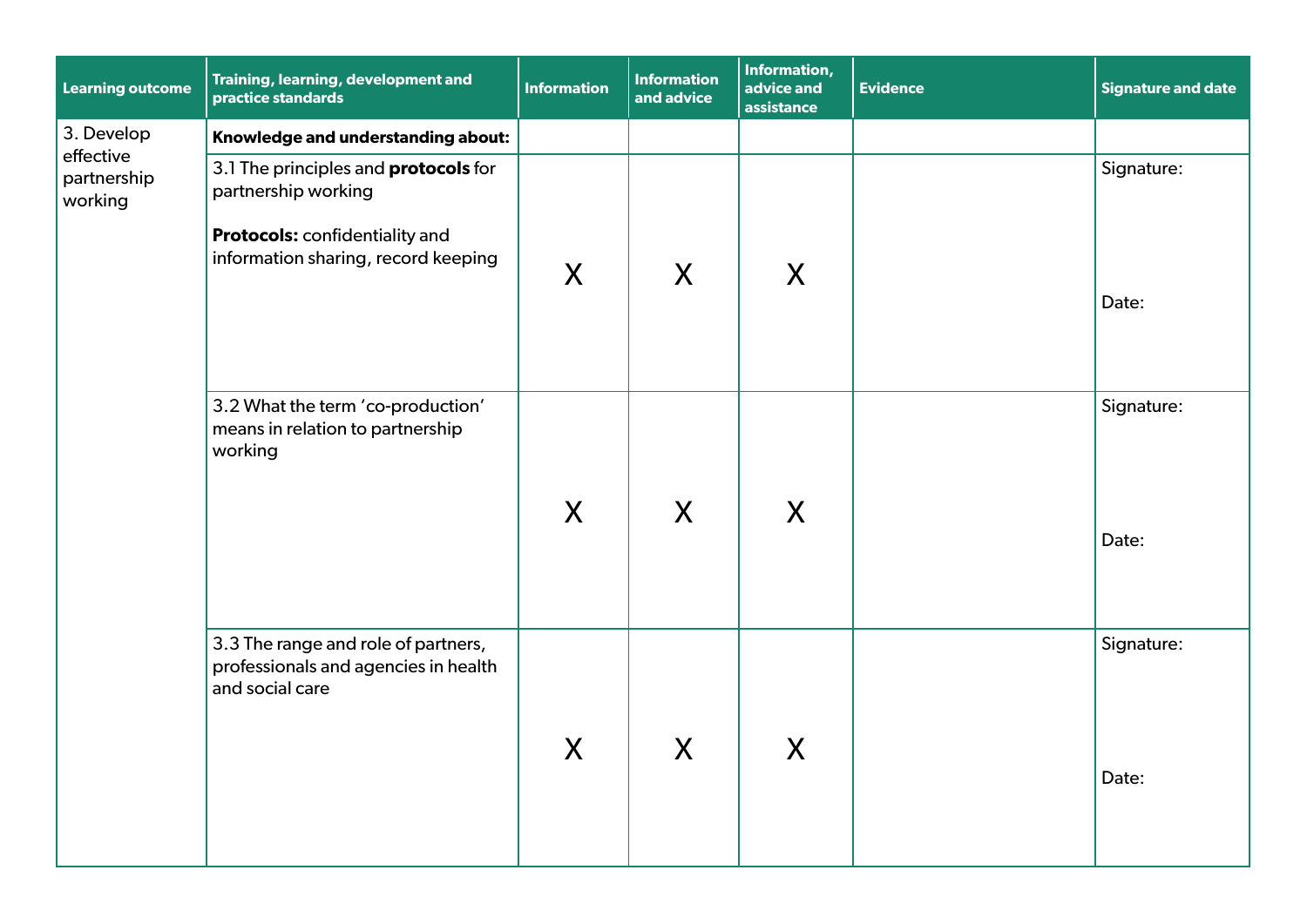| <b>Learning outcome</b> | Training, learning, development and<br>practice standards                                                                                            | <b>Information</b> | <b>Information</b><br>and advice | Information,<br>advice and<br>assistance | <b>Evidence</b> | <b>Signature and date</b> |
|-------------------------|------------------------------------------------------------------------------------------------------------------------------------------------------|--------------------|----------------------------------|------------------------------------------|-----------------|---------------------------|
|                         | 3.4 How legislation informs the need<br>to work in partnership for individuals<br>and carers                                                         | X                  | X                                | X                                        |                 | Signature:<br>Date:       |
|                         | 3.5 The value of partners,<br>professionals and agencies working<br>together to support individuals<br>and/or carers to achieve positive<br>outcomes | $\sf X$            | X                                | X                                        |                 | Signature:<br>Date:       |
|                         | 3.6 The importance of ensuring that<br>all partnership working involves<br>individuals and/or their carers                                           | X                  | X                                | X                                        |                 | Signature:<br>Date:       |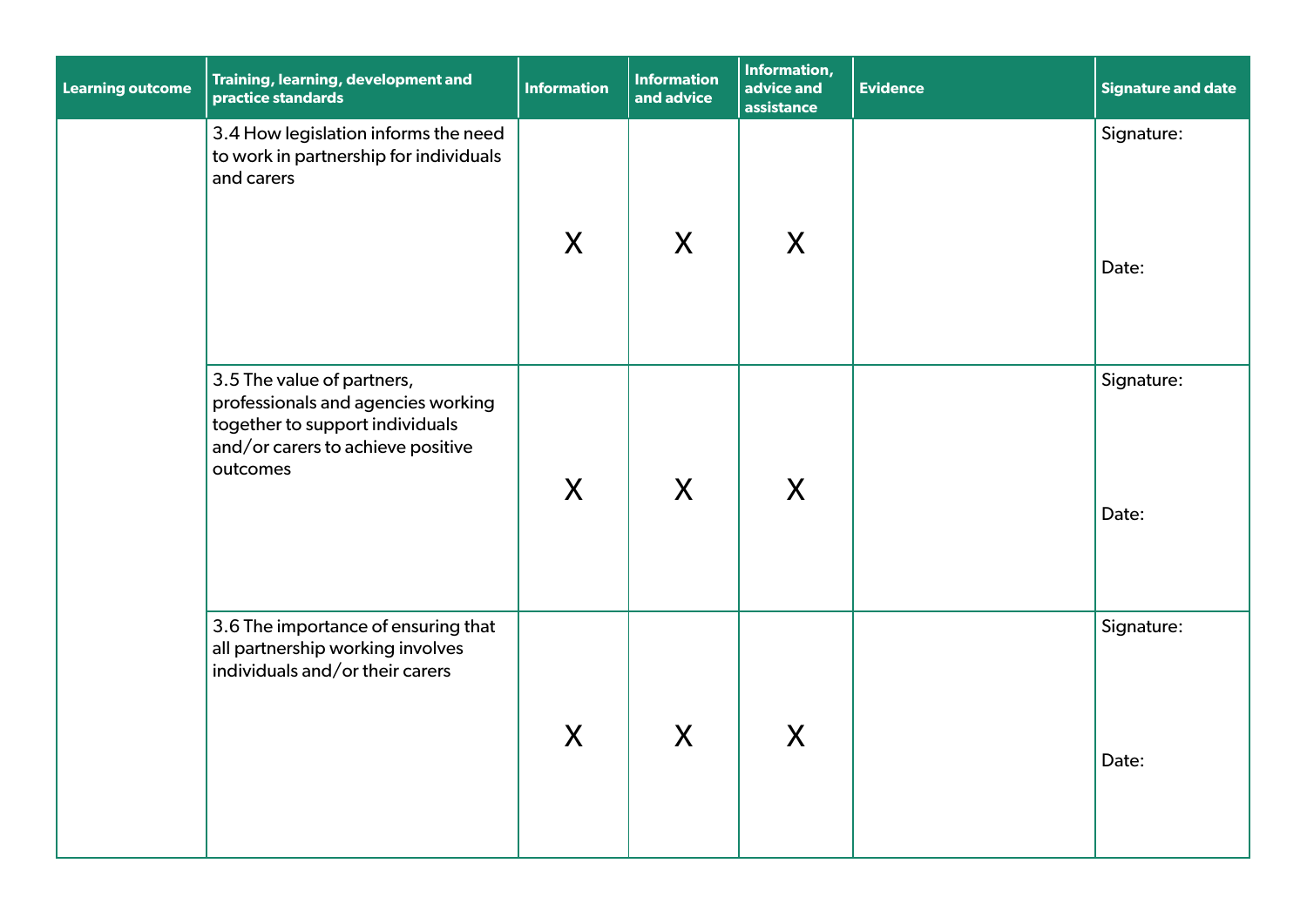| <b>Learning outcome</b> | Training, learning, development and<br>practice standards                                                                                                                        | <b>Information</b> | <b>Information</b><br>and advice | Information,<br>advice and<br>assistance | <b>Evidence</b> | <b>Signature and date</b> |
|-------------------------|----------------------------------------------------------------------------------------------------------------------------------------------------------------------------------|--------------------|----------------------------------|------------------------------------------|-----------------|---------------------------|
|                         | <b>Practice</b><br>You are able to work in ways that:                                                                                                                            |                    |                                  |                                          |                 |                           |
|                         | 3.7 Promote a culture of partnership<br>working                                                                                                                                  |                    |                                  |                                          |                 | Signature:                |
|                         |                                                                                                                                                                                  | $\sf X$            | $\sf X$                          | X                                        |                 | Date:                     |
|                         | 3.8 Apply the principles of<br>partnership working and co-<br>production in your work with others                                                                                |                    |                                  |                                          |                 | Signature:                |
|                         |                                                                                                                                                                                  | X                  | X                                | X                                        |                 | Date:                     |
|                         | 3.9 Build trust and confidence<br>with partners, professionals and<br>agencies, recognising the roles,<br>responsibilities, accountabilities and<br>expertise of self and others | X                  | X                                | X                                        |                 | Signature:                |
|                         |                                                                                                                                                                                  |                    |                                  |                                          |                 | Date:                     |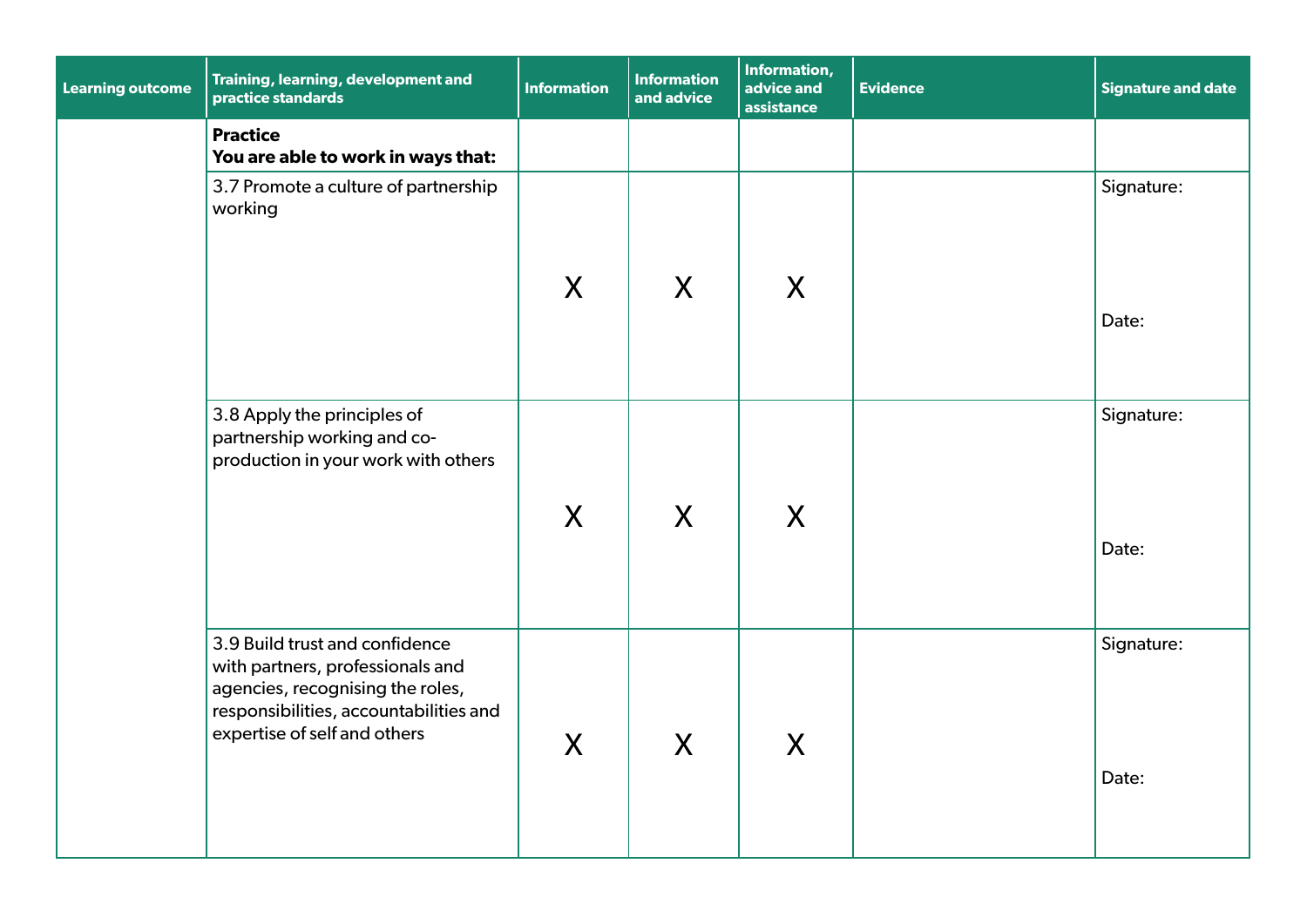| <b>Learning outcome</b> | Training, learning, development and<br>practice standards                                                                                  | <b>Information</b> | <b>Information</b><br>and advice | Information,<br>advice and<br>assistance | <b>Evidence</b> | <b>Signature and date</b> |
|-------------------------|--------------------------------------------------------------------------------------------------------------------------------------------|--------------------|----------------------------------|------------------------------------------|-----------------|---------------------------|
|                         | 3.10 Develop effective relationships<br>with partners and other professionals<br>while maintaining clear professional<br>boundaries        | X                  | X                                | X                                        |                 | Signature:<br>Date:       |
|                         | 3.11 Take action to resolve challenges<br>that arise from working in partnership                                                           | X                  | X                                | X                                        |                 | Signature:<br>Date:       |
|                         | 3.12 Adhere to agreed <b>protocols</b> for<br>partnership working<br>Protocols: confidentiality and<br>information sharing, record keeping | X                  | X                                | $\mathsf{X}$                             |                 | Signature:<br>Date:       |